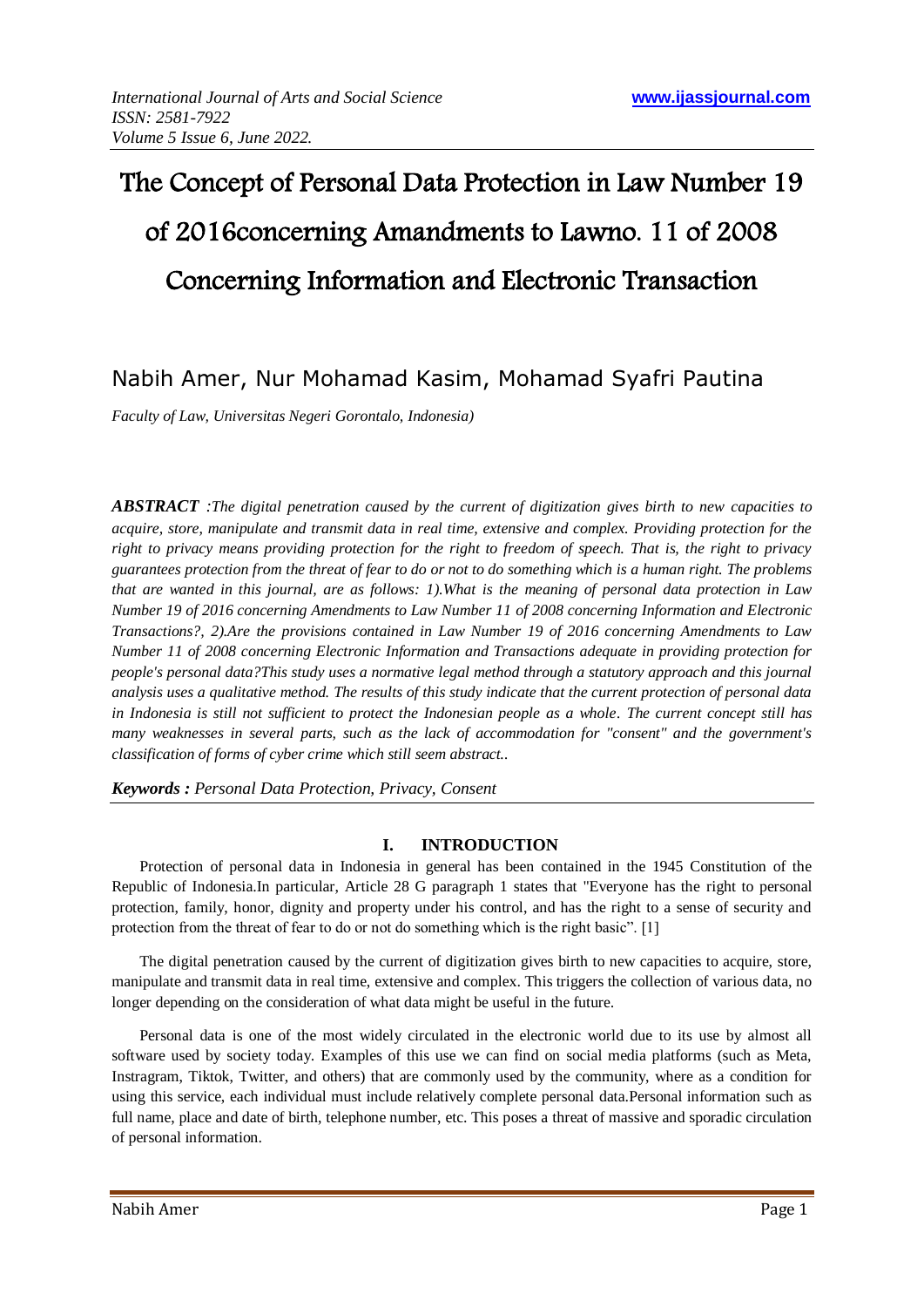The lack of regulations related to the protection of personal data, causes the security of users of these digital platforms to be vulnerable. Indonesia has actually regulated the protection of personal data, but these regulations are still incomplete and the existing rules only explain the protection of personal data in general.

Providing protection for the right to privacy means providing protection for the right to freedom of speech. That is, the right to privacy guarantees protection from the threat of fear to do or not to do something which is a human right. Indonesia has now entered the era of the Industrial Revolution 4.0. Everything can be controlled from anywhere through the internet and connected devices.The implications of this can be seen clearly in people's daily lives, for example in increasing work productivity, building socio-economic relations, and helping to make things easier. These conveniences come with new threats in the form of eavesdropping, misuse, illegal sale of personal data and various other cyber crimes.[2]

As explained above, the regulation of personal data in Indonesia is still very minimal in providing regulations regarding the protection of personal data, and it causes many problems in the cyber world. The emergence of many cases of misuse of personal data has forced the government to immediately form special regulations regarding this matter. The Personal Data Protection Bill (PDP) itself has actually been discussed since 2012. This regulation regulates starting from the definition, type, ownership rights, processing, transmission, and the authorized institution that regulates personal data to the sanctions that will be imposed.

Regarding the prevention of personal data theft through penal facilities, namely by giving rewards to perpetrators of using or exploiting personal data without permission. Article 26 of the ITE Law requires that any use of personal data on an electronic platform must first obtain the approval of the owner of the data concerned. Anyone who violates this provision can be sued for the losses caused. The provisions of Article 26 of the ITE Law are as follows:[3]

- 1. Unless otherwise stipulated by laws and regulations, the use of any information through electronic media concerning a person's personal data must be carried out with the consent of the person concerned..
- 2. Any person whose rights are violated as referred to in paragraph 1 may file a lawsuit for the losses incurred under this law.
- 3. Each electronic system operator is obliged to delete irrelevant electronic information and/or electronic documents that are under his control at the request of the person concerned based on a court order..
- 4. Each electronic system operator must provide a mechanism for deleting irrelevant electronic information and/or electronic documents in accordance with the provisions of laws and regulations. 5. Provisions regarding procedures for deleting electronic information and/or electronic documents as referred to in clause (3) and (4) are regulated in government regulations.

In connection with the above, it appears that the regulation regarding personal data contained in the ITE Law is not vet complete. Especially regarding what personal data should be protected, what personal data is considered sensitive data. This is further complicated by the evidentiary process in the courts in Indonesia, which makes it difficult for data owners to legally question allegations of theft of personal data or leakage of personal data.

Furthermore, the ITE Law itself does not have a special content that regulates personal data. With the misuse of personal data, it appears the weakness of the current system, lack of supervision, so that personal data can be misused and result in losses for the owner of the data. Wiretapping, theft, illegal sale of personal data is a violation of the law in the field of information technology and can also be categorized as a violation of the law in the field of information technology and can also be categorized as a violation of human rights, because personal data is part of human rights that must be protected.[4]In this regard, there are several examples of cases of misuse of personal data, including:

1. Copying of customer's ATM card data and information (skimming), where skimming perpetrators withdraw customer funds freely.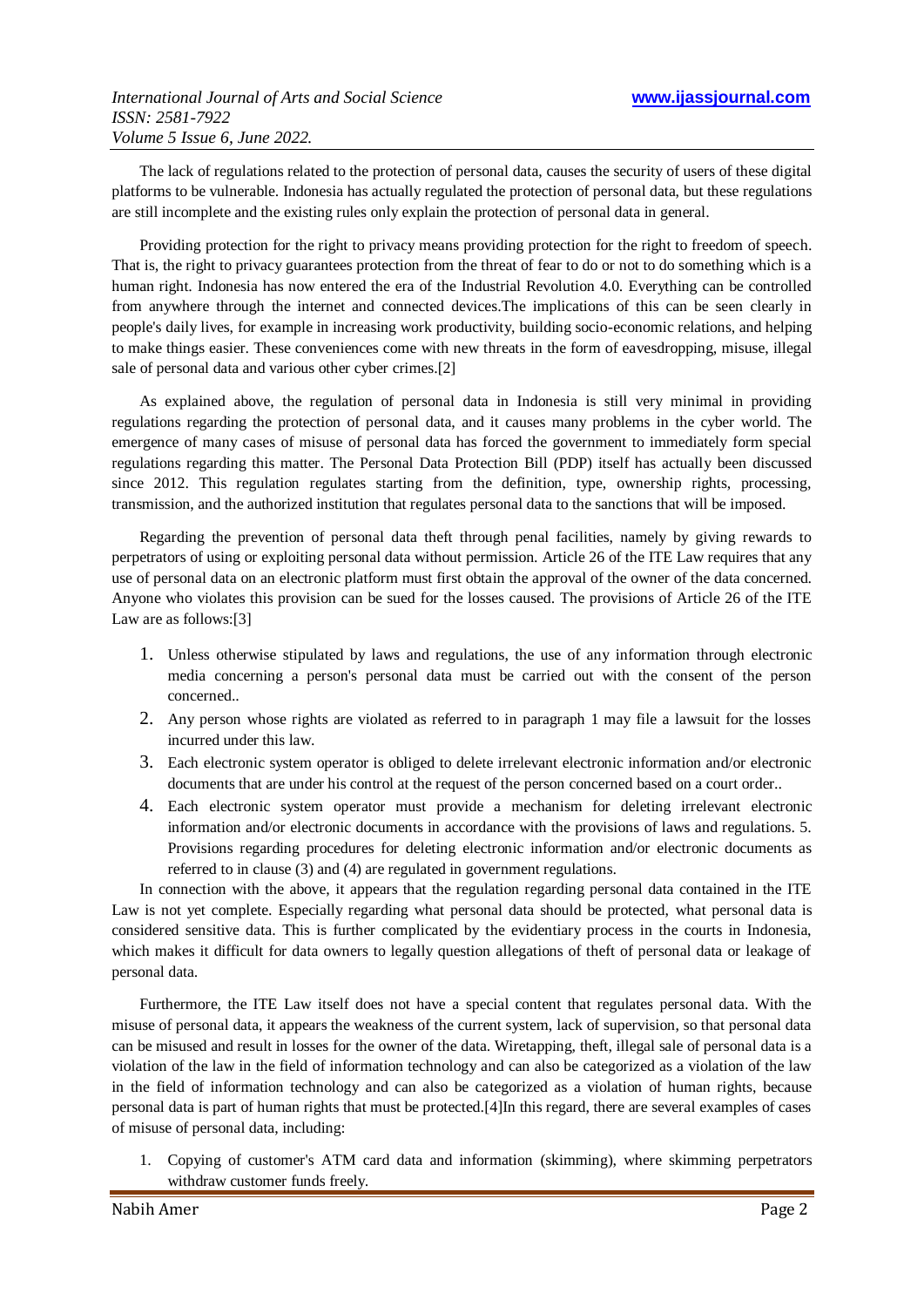- 2. Illegal data sales carried out by irresponsible websites.
- 3. Protection against data leakage that has not been maximized from digital service providers.

Based on the problems above, the researcher wants to study about "The Concept Of Personal Data Protection In Law Number 19 Of 2016ConcerningAmendmentsTo Law No. 11 Of2008 ConcerningInformationAndElectronicTransaction".

#### **II. RESEARCH QUESTION**

Based on the explanation above, the formulation of the problem set by the author is as follows:

- 1. What is the meaning of personal data protection in Law Number 19 of 2016 concerning Amendments to Law Number 11 of 2008 concerning Information and Electronic Transactions?
- 2. Are the provisions contained in Law Number 19 of 2016 concerning Amendments to Law Number 11 of 2008 concerning Information and Electronic Transactions sufficient in providing protection for the public's personal data?

#### **III. RESEARCH METHOD**

This study uses a normative legal method through a statutory approach. So that it can include research on systematics, level of synchronization, history, and comparison of legal materials in the form of laws and regulations as basic reference material in this research. This journal analysis method uses qualitative methods that refer to legal norms contained in legislation and court decisions as well as norms that live and develop in society.

#### **IV. DISCUSSION**

### **Protection Of Personal Data In Law No. 19 of 2016 Concerning Amendments To Law No. 11 of 2008 Concerning Information And Electronic Transactions.**

Protection of personal data in Article 26 clause (1) of Law no. 19 of 2016 is one part of personal rights (privacy rights). It is further explained that personal rights have the following meanings:[5]

- a. Personal rights are the rights to enjoy a private life and be free from all kinds of interference.
- b. Personal rights are the rights to be able to communicate with other people without spying.
- c. Privacy rights are the rights to monitor access to information about a person's personal life and data.

Based on the principles described above, in Article 26 of Law No. 19 of 2016 the government has put in place the basis for protecting the public's personal data, as follows:[6]

- (1) Unless otherwise stipulated by laws and regulations, the use of any information through electronic media concerning a person's personal data must be carried out with the consent of the person concerned..
- (2) Any person whose rights are violated as referred to in paragraph (1) may file a lawsuit for the losses incurred under this Law.
- (3) Each Electronic System Operator is required to delete irrelevant Electronic Information and/or Electronic Documents under its control at the request of the Person concerned based on a court order.
- (4) Every Electronic System Operator is required to provide a mechanism for deleting Electronic Information and/or Electronic Documents that are no longer relevant in accordance with the provisions of the legislation.
- (5) Provisions regarding the procedure for deleting Electronic Information and/or Electronic Documents as referred to in paragraph (3) and paragraph (4) shall be regulated in a government regulation.

Based on what has been explained above, it appears that the protection of personal data is not yet maximal and capable. This can be seen in Article 26 paragraph 3 of Law no. 19 of 2016 which still requires each individual to request that their data be deleted by an electronic service provider company must attach a court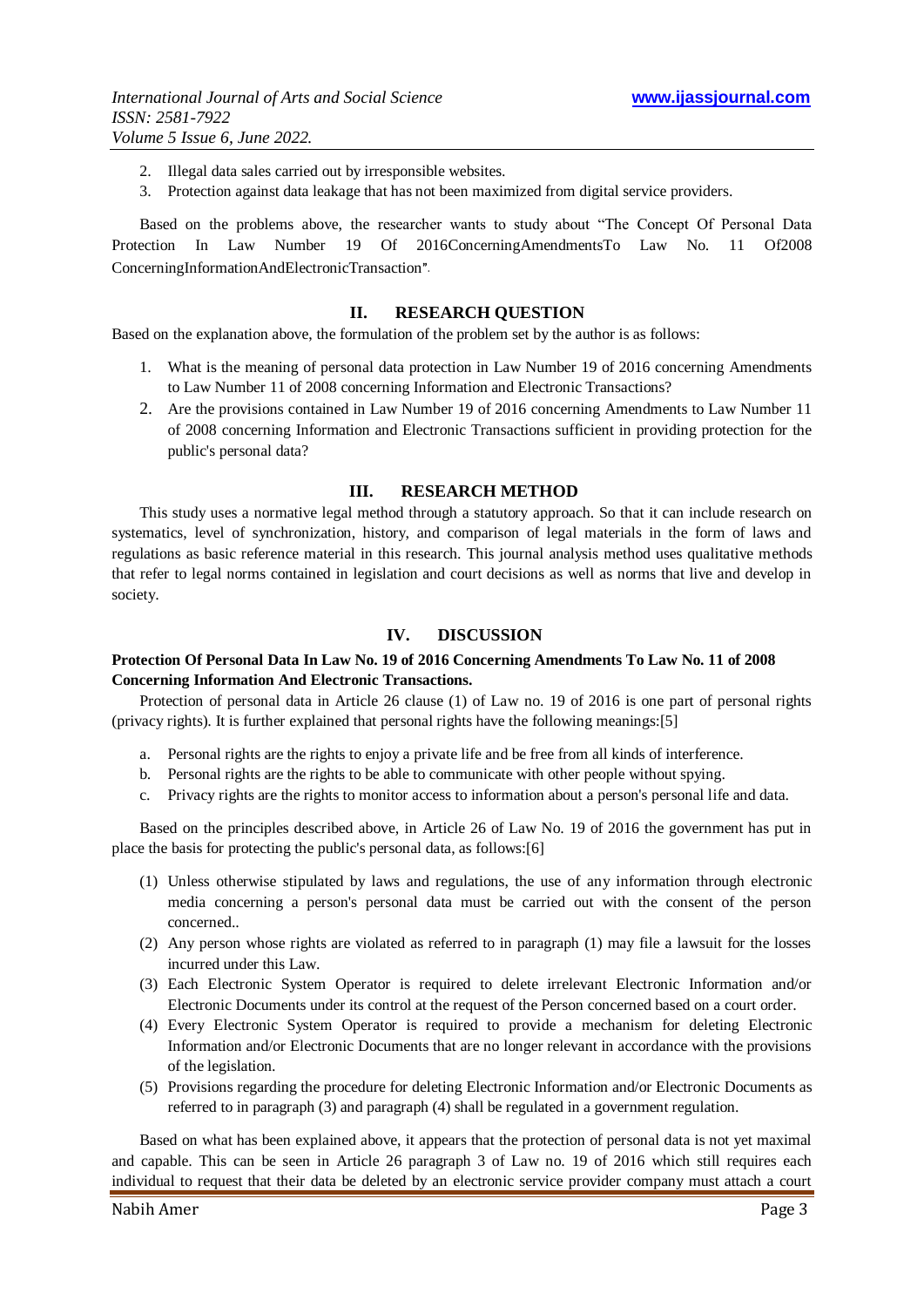order. Meanwhile, according to Erna, the concept of data protection implies that individuals have the right to determine whether they will share or exchange their personal data or not.[7]Thus, should matters relating to personal data, each individual must have free control over their own personal data without requiring approval from other parties regarding what they want with their own data.

Regarding the above, Elettra also argues that: *"the notion of consent is tradittionally linked with the idea that is the data subject should be in control of the use that is being made of hisdata".*[8] Which means that each individual must know in full about everything that is done by the digital service provider to his personal data. When a digital service provider asks for an individual's consent, it aims to give the individual a will over his/her personal data, as well as give a will to the data management practice of the digital service provider*.*

Furthermore, oriented to the United Kingdom General Data Protection Regulation (UK-GDPR) defines consent as follows:"*any freely given, specific, informed and unambiguous indication of the data subject's wishes by which he or she, by a statement or by a clear affirmative action, signifies agreement to the processing of personal data relating to him or her"*.Furthermore, Article 5 Paragraph (1) of the UK-GDPR stipulates five (5) principles of eligibility for how personal data should be processed, including: a). Legitimacy, fairness and transparency; b). Goal limitation; c). Data Minimization; d). Accuracy; e). Storage Limits; f). Integrity and confidentiality (security); g). Accountability.[9]

Based on what has been said above, these principles are then further elaborated, as follows:[10]

- a) Processed lawfully, fairly and transparently in relation to individuals;
- b) Collected for a specific, explicit and legal purpose and not further processed in a way that is inconsistent with that purpose; further processing for archival purposes in the public interest, scientific or historical research purposes or statistical purposes shall not be deemed incompatible with the original purpose;
- c) Adequate, relevant and limited to what is necessary in relation to the purpose for which it is processed;
- d) Accurate and, if necessary, continuously updated; every reasonable step should be taken to ensure that inaccurate personal data, taking into account the purpose for which it was processed, is deleted or corrected without delay;
- e) Kept in a form that permits identification of the data subject no longer than is necessary for the purpose of processing personal data; personal data may be retained for a longer period to the extent that personal data will be processed solely for archiving purposes in the public interest, scientific or historical research purposes, or statistical purposes subject to the application of appropriate technical and organizational measures required by the GDPR to protect individual rights and freedoms;
- f) Processed in a manner that ensures the appropriate security of personal data, including protection against unauthorized or unlawful processing and against accidental loss, destruction or damage, using appropriate technical or organizational measures.

Thus, regarding the protection of personal data "consent" is something that is inherent and absolute and is accompanied by clear and accountable real protection. In addition, protection must also be provided by providing limitations for digital service providers to process the personal data of each individual. This is because consent is something that is common sense or there must be something about personal data protection. This shows that in this case the concept of legal protection in Indonesia currently does not place this as an important matter by attributing other parties to the freedom to use each individual's personal data.

#### **Provisions In Law Number 19 of 2016 Concerning Amendments To Law Number 11 of 2008 Concerning Information And Electronic Transactions In Providing Protection For Public Personal Data.**

In order to create a safe digital environment for the people of Indonesia, the government has actually tried to formulate steps to make this happen. This is reflected in Article 31 of Law no. 19 of 2016, as follows:[11]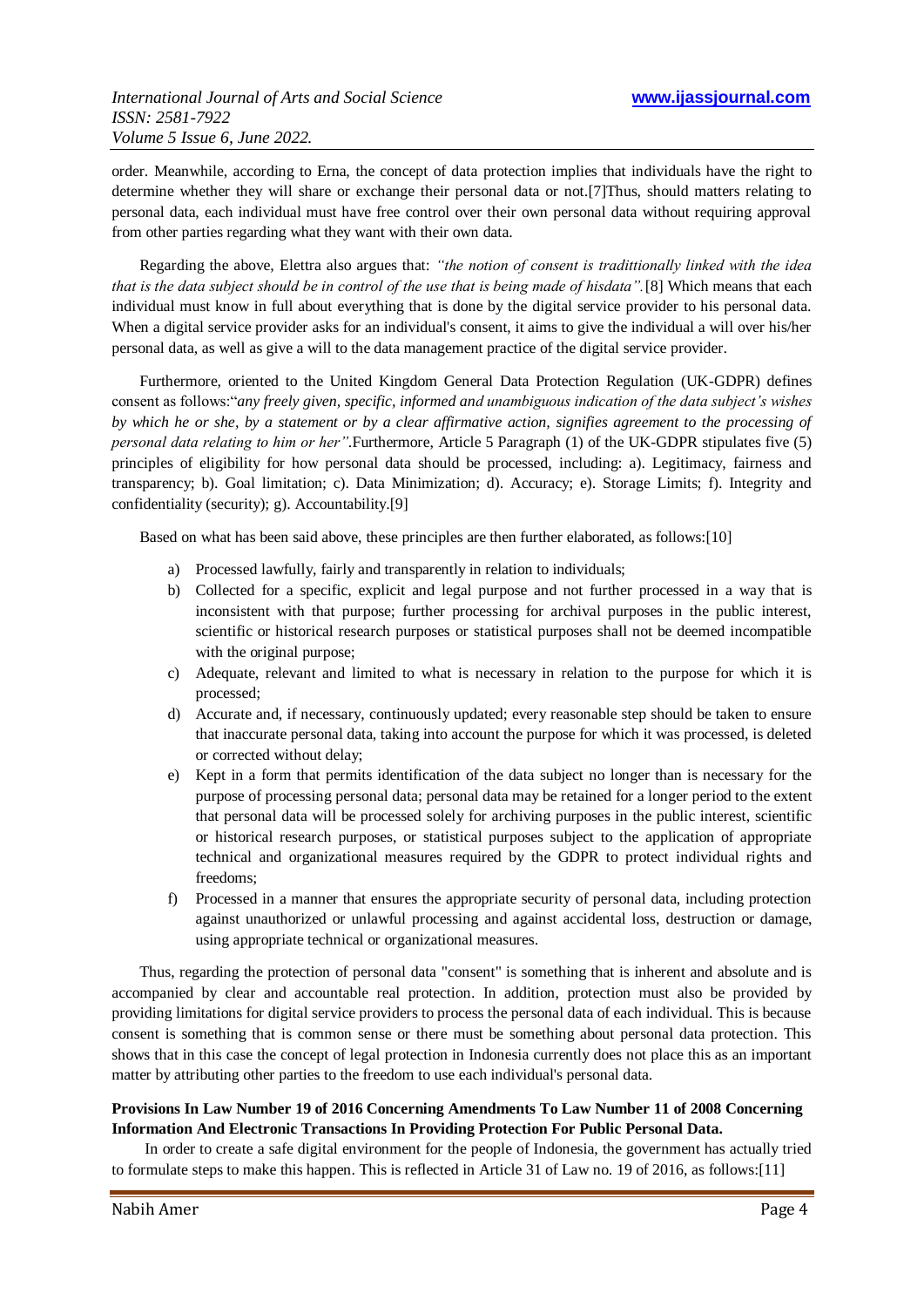- (1) Any person intentionally and without rights or against the law intercepts or intercepts Electronic Information and/or Electronic Documents in a certain Computer and/or Electronic System belonging to another person.
- (2) Every Person intentionally and without rights or against the law intercepts the transmission of Electronic Information and/or Electronic Documents that are not public from, to, and within a certain Computer and/or Electronic System belonging to another Person, whether not cause any changes or cause changes, removal, and/or termination of Electronic Information and/or Electronic Documents that are being transmitted.
- (3) The provisions as referred to in paragraph (1) and paragraph (2) do not apply to intercepts or wiretapping carried out in the context of law enforcement at the request of the police, prosecutors, or other institutions whose authorities are determined by law..
- (4) Further provisions regarding the interception procedure as referred to in paragraph (3) shall be regulated by law.

Furthermore, Article 40 of Law No. 19 of 2016 also provides obligations for the government in more detail regarding the protection of people's personal data, as follows:[12]

- (1) The government shall facilitate the utilization of Information Technology and Electronic Transactions in accordance with the provisions of the laws and regulations.
- (2) The government protects the public interest from all kinds of disturbances as a result of the misuse of Information and Electronic Transactions that disrupt public order, in accordance with the provisions of laws and regulations.
- (2a)The government is obliged to prevent the dissemination and use of Electronic Information and/or Electronic Documents. invitation.
- (2b)In carrying out the prevention as referred to in paragraph (2a), the Government is authorized to terminate access and/or instruct the Electronic System Operator to terminate access to Electronic Information and/or Electronic Documents which have unlawful contents.
- (3) The government stipulates agencies or institutions that have strategic electronic data that must be protected.
- (4) The agency or institution as referred to in (3) must make Electronic Documents and electronic backup records and connect them to certain data centers for data security purposes..
- (5) Institutions or other institutions other than those stipulated in clause (3) make Electronic Documents and electronic back-up records in accordance with their data protection needs.
- (6) Further provisions regarding the role of the Government as referred to in clause (1), clause (2), clause (2a), clause (2b), and clause (3) shall be regulated in a government regulation.

Based on what has been explained above, the current regulations provide an explanation regarding the things that must be done to protect people's personal data circulating in the cyber world. However, this does not specifically regulate more specific cases. As in Article 40 clause (2) where government protection is related to the misuse of information and electronic transactions that disturb public order, where the phrase disturbing public order does not have a clear classification of what is considered disturbing public order.

In addition, in an effort to protect personal data, the government should also accommodate matters relating to a person's personal interests. In fact, the majority of things related to personal data security breaches often intersect with someone's security. Therefore, more emphasis should be placed on protecting the interests of an individual. According to Acquisti:"*In an information society the self is expressed, defined, and a*ff*ected through and by information and information technology. The boundaries between private and public become blurred. Privacy has therefore become more a class of multifaceted interests than a single, unambiguous concept.*"[13]Therefore, privacy has become more of a diverse interest class than a single,